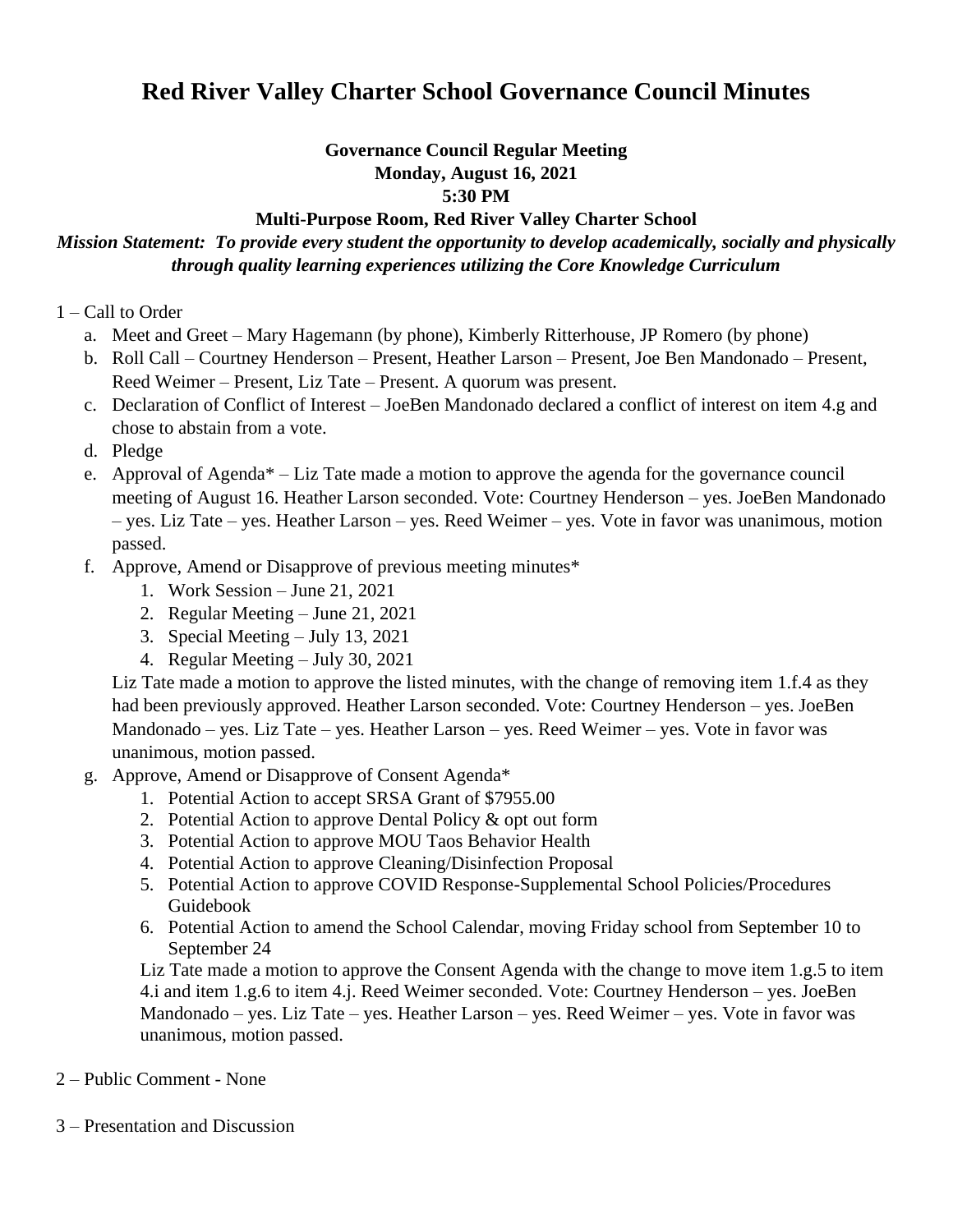- a. Administrative Report School Administrator Kimberly Ritterhouse presented the report. Current enrollment is 74 with an SEG of 62. The Portable buildings are being removed and staff has worked well together to adjust to space within the buildings. Governance Council elections will take place September 7-10, with letters of intent to run due on September  $3<sup>rd</sup>$ .
- 4 Discussion & Potential Action Items
	- a. Monthly Financial Statement\* Mary Hagemann presented the monthly financial report, reviewing the operating budget, PO's, and bank reconciliation and register. Reed Weimer made a motion to approve the monthly financial statement. Heather Larson seconded. Vote: Courtney Henderson – yes. JoeBen Mandonado – yes. Liz Tate – yes. Heather Larson – yes. Reed Weimer – yes. Vote in favor was unanimous, motion passed.
	- b. Budget Adjustment Requests (BARs)\* Business Manager presented BAR 001-I. Liz Tate made a motion to approve BAR 001-I. Reed Weimer seconded. Vote: Courtney Henderson – yes. JoeBen Mandonado – yes. Liz Tate – yes. Heather Larson – yes. Reed Weimer – yes. Vote in favor was unanimous, motion passed.
	- c. Discussion & Potential Action on Cordova Construction & Development Contract\* the council reviewed the contract and requested clarification regarding potential additional costs and the role of the architect. JP Romero gave clarification. Heather Larson made a motion to approve the Cordova Construction and Development Contract. Reed Weimer seconded. Vote: Courtney Henderson – yes. JoeBen Mandonado – yes. Liz Tate – yes. Heather Larson – yes. Reed Weimer – yes. Vote in favor was unanimous, motion passed.
	- d. Discussion & Potential Action to use non-discretionary waiver 'Individual Class Load' to increase enrollment cap of  $6<sup>th</sup>$ -8<sup>th</sup> grade to 20, if need arises<sup>\*</sup> - No longer applicable. No action needed.
	- e. Discussion & Potential Action to utilize non-discretionary waiver for 'Evaluation Standards for School Personnel'\* - Kimberly Ritterhouse expressed to the council that a waiver would allow RRVCS to better incorporate its mission statement and Core Knowledge into its evaluation standards. Heather Larson made a motion to utilize the non-discretionary waiver for 'Evaluation Standards for School Personnel'. Reed Weimer seconded. Vote: Courtney Henderson – yes. JoeBen Mandonado – yes. Liz Tate – yes. Heather Larson – yes. Reed Weimer – yes. Vote in favor was unanimous, motion passed.
	- f. Discussion & Potential Action to accept teacher, educational assistant, and administration contracts\* - The council reviewed the SY22 contracts. Liz Tate made a motion to accept all SY22 contracts. Heather Larson seconded. Vote: Courtney Henderson – yes. JoeBen Mandonado – yes. Liz Tate – yes. Heather Larson – yes. Reed Weimer – yes. Vote in favor was unanimous, motion passed.
	- g. Discussion & Potential Action to approve the consideration to hire of Teresa Mandonado for position of cook\* – In consideration of Nepotism Policy – The council reviewed the nepotism policy and the Conflict-of-Interest statement. The board acknowledged the conflict of interest, being the job candidate is a spouse of a board member. The board also acknowledged that the position has been open and posted since July, with no other applicants and the job candidate is qualified for the position. RRVCS is offering a competitive hourly rate and filling the position of cook is in the best interest of the school and students. Heather Larson made a motion to approve the consideration to hire Teresa Mandonado for position of cook. Liz Tate seconded. Vote: Courtney Henderson – yes. Liz Tate – yes. Heather Larson – yes. Reed Weimer – yes. Vote in favor was unanimous, motion passed
	- h. Discussion & Stakeholder Input on use of ARP (ESSER III) funds No stakeholder comment or input was given. Ms. Ritterhouse commented that other means of input such as surveys have continuously suggested ARP funds be used for the new building project and playground equipment.